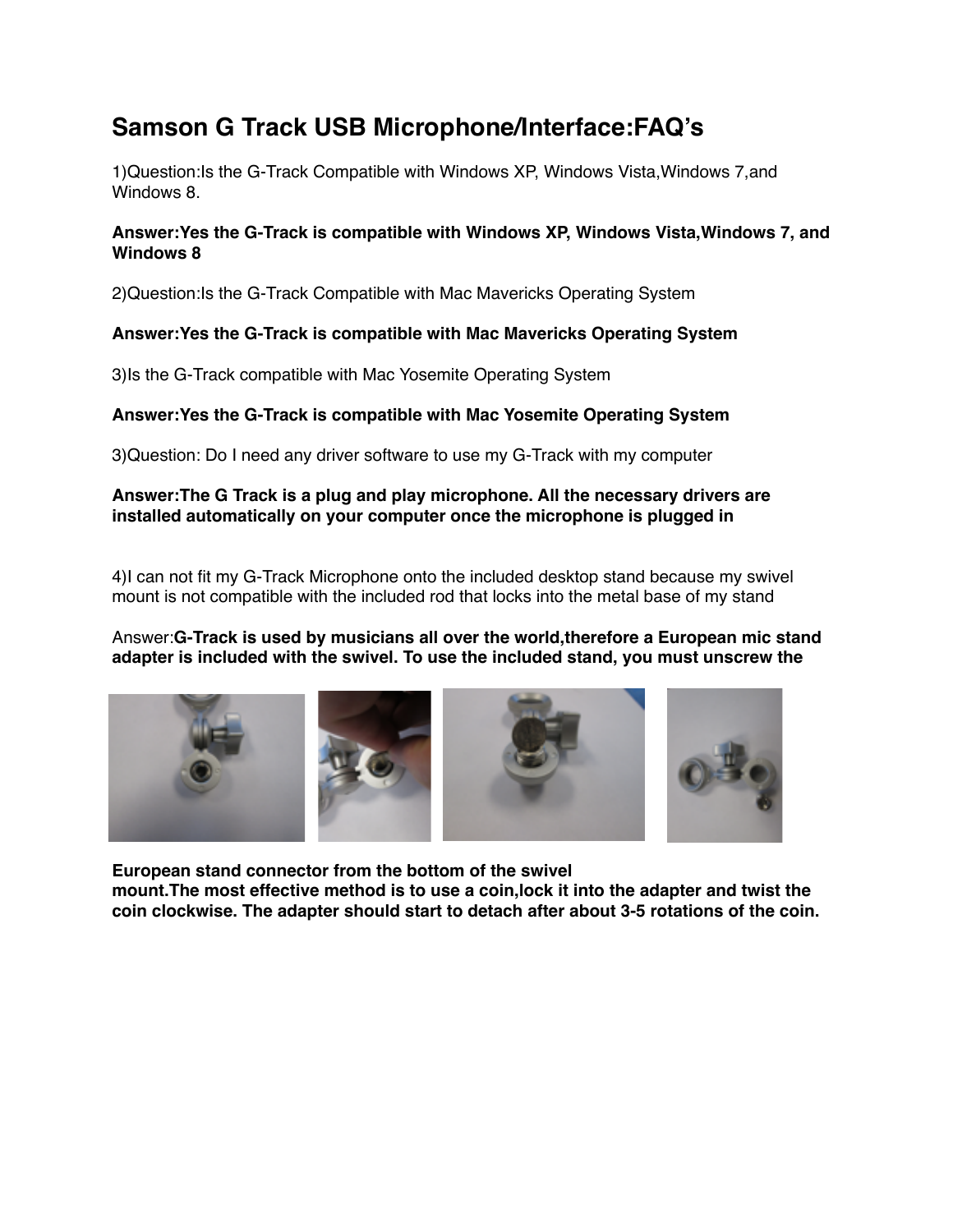5)Question-My G-Track is recognized by my computer and appears in my systems audio settings. When I sing/play into the G-Track the audio level of my G-Track does not move

 **Answer:The G Track can be used as a stand alone USB interface,a USB Microphone,or both.If you want to use the microphone feature, your input switch on the front of the microphone must be set to** *INST/MIC.* **If the switch is set to line, then your G Track will only act as an interface and no signal will reach your microphone unless your instrument it is plugged into the Line in section on the bottom of the G-Track**

6)Question: When I record with my G-Track I hear a large amount of hiss when monitoring/ playing back the audio track

**Answer:Your Microphone gain is probably set to full volume level in your computers audio preferences. The gain set all the way up in your computers audio preferences overloads the microphone causing Hiss.**

**To lower the level of your G-Track microphone in your computers audio settings,please do the following**

*Windows Users:* **should open up their control panel and select sound.Then on the top tab select Recording. Double Click your G-Track or USB Audio Codec This will open up your microphone properties.Open up the levels tab. If the level is shown in percentage, right click on the % and select Decibels(this shows you the actual level of the microphone).** 

| $-13$<br>ال<br>crophone Properties |
|------------------------------------|
| General Listen Levels Advanced     |
| Microphone<br>$6 - 40$<br>۵        |
|                                    |
|                                    |
|                                    |
|                                    |
|                                    |
|                                    |
|                                    |
|                                    |
| Cancel<br>oc.<br><b>Apply</b>      |